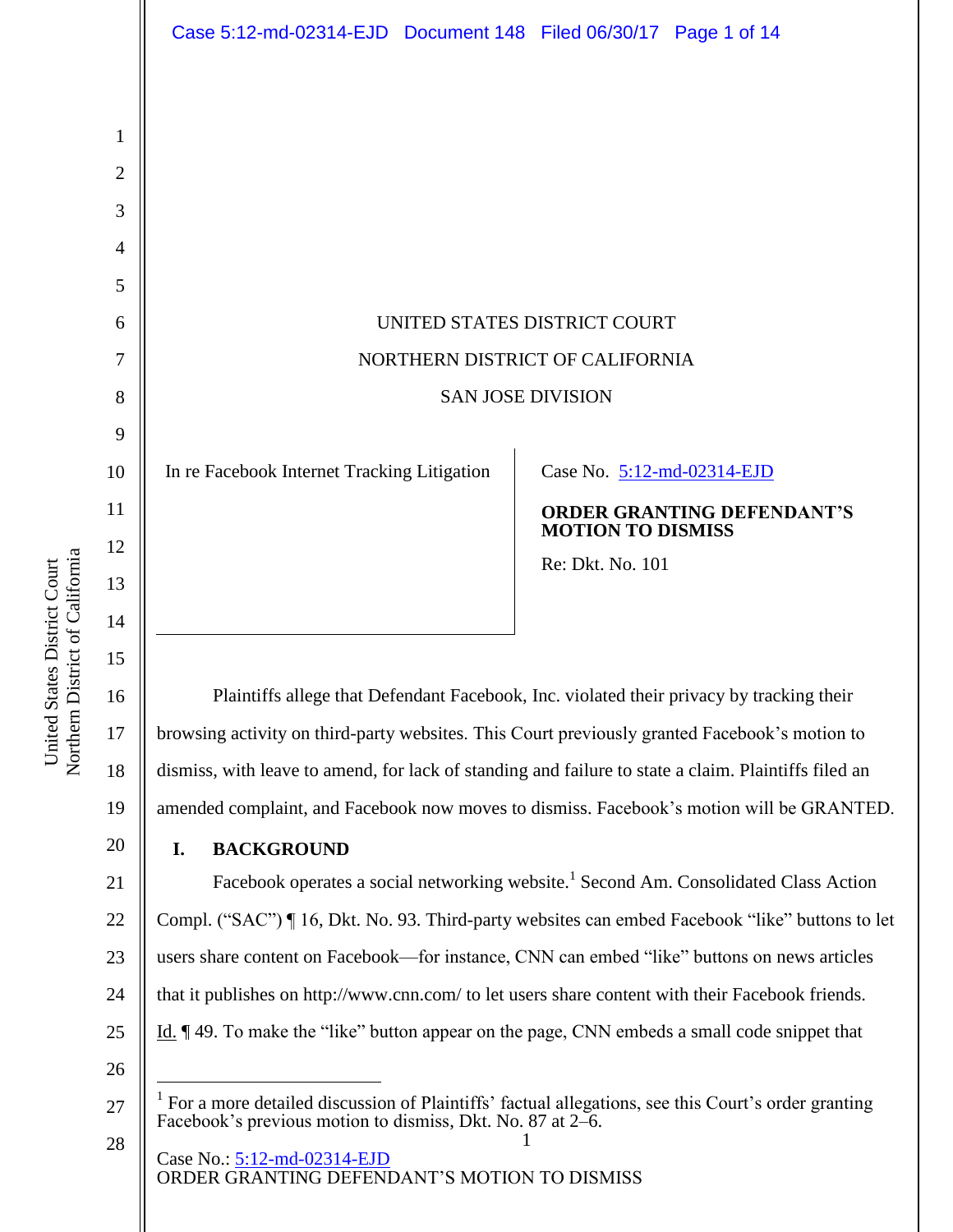#### Case 5:12-md-02314-EJD Document 148 Filed 06/30/17 Page 2 of 14

Facebook provides. Id. That code snippet causes the user's browser to send a background request to Facebook's servers. Id. That request includes the URL of the page where the "like" button is embedded, as well as the contents of "cookies"—small text files—that Facebook has stored on that user's browser. Id.  $\P$  3, 52.

Plaintiffs allege that Facebook uses "like" buttons to track Plaintiffs' web browsing activity. Id. ¶¶ 3–5. Because URLs are transmitted to Facebook each time a user visits a page that contains a "like" button, Plaintiffs allege that Facebook violated various privacy laws by collecting detailed records of Plaintiffs' private web browsing history. Id. Plaintiffs allege that Facebook's cookies enable it to uniquely identify users and correlate their identities with their browsing activity, even when users are logged out of Facebook. Id. ¶¶ 48–49. As discussed below, Plaintiffs also allege that Facebook circumvented certain privacy settings of the Internet Explorer web browser. Id. ¶¶ 85–101.

16 Plaintiffs' initial class-action complaint alleged various statutory and common-law privacy violations. Dkt. No. 35. Facebook moved to dismiss. Dkt. No. 44. This Court granted Facebook's motion to dismiss, with leave to amend, on the grounds that Plaintiffs failed to establish Article III standing with respect to some of their claims, and that Plaintiffs failed to state a claim with respect to the rest. Order Granting Def.'s Mot. to Dismiss ("MTD Order"), Dkt. No. 87. Plaintiffs filed an amended complaint alleging violations of the federal Wiretap Act, 18 U.S.C. § 2510 et seq. (SAC ¶¶ 179–92); violations of the federal Stored Communications Act ("SCA"), 18 U.S.C. § 2701 et seq. (SAC ¶¶ 193–208); violations of the California Invasion of Privacy Act ("CIPA"), Cal. Crim. Code §§ 631, 632 (SAC ¶¶ 209–19); invasion of privacy under the California Constitution (SAC  $\P$ [220–31); intrusion upon seclusion (SAC  $\P$ [232–41); breach of contract (SAC  $\P$ [242–52); breach of the duty of good faith and fair dealing (SAC ¶¶ 253–61); fraud, Cal. Civ. Code §§ 1572, 1573 (SAC ¶¶ 262–69); trespass to chattels (SAC ¶¶ 270–73); violations of the California Comprehensive Computer Data Access and Fraud Act ("CDAFA"), Cal. Penal Code § 502 (SAC

2

28

1

2

3

4

5

6

7

8

9

10

11

12

13

14

15

17

18

19

20

21

22

23

24

25

26

27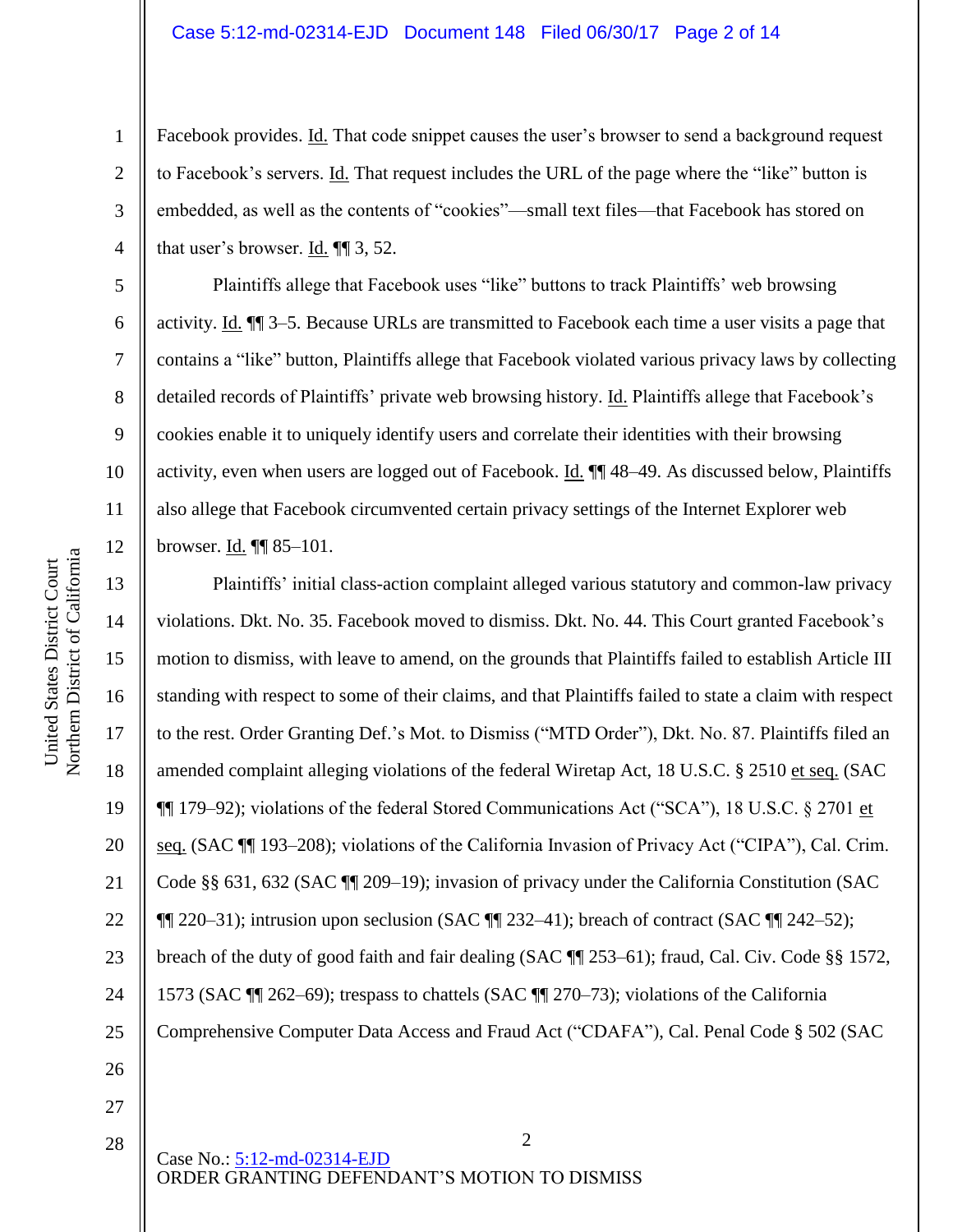$\P$  274–85); and larceny, Cal. Penal Code §§ 484, 496 (SAC  $\P$  286–95).<sup>2</sup> Facebook now moves to dismiss the SAC under Fed. R. Civ. P. 12(b)(1) and 12(b)(6). Def.'s Mot. to Dismiss ("MTD"), Dkt. No. 101.

# **II. LEGAL STANDARD**

### **A. Rule 12(b)(1)**

Dismissal under Fed. R. Civ. P. 12(b)(1) is appropriate if the complaint fails to allege facts sufficient to establish subject-matter jurisdiction. Savage v. Glendale Union High Sch., 343 F.3d 1036, 1039 n.2 (9th Cir. 2003). The Court "is not restricted to the face of the pleadings, but may review any evidence, such as affidavits and testimony, to resolve factual disputes concerning the existence of jurisdiction." McCarthy v. United States, 850 F.2d 558, 560 (9th Cir. 1988). The nonmoving party bears the burden of establishing jurisdiction. Chandler v. State Farm Mut. Auto. Ins. Co., 598 F.3d 1115, 1122 (9th Cir. 2010).

## **B. Rule 12(b)(6)**

A motion to dismiss under Fed. R. Civ. P. 12(b)(6) tests the legal sufficiency of claims alleged in the complaint. Parks Sch. of Bus., Inc. v. Symington, 51 F.3d 1480, 1484 (9th Cir. 1995). Dismissal "is proper only where there is no cognizable legal theory or an absence of sufficient facts alleged to support a cognizable legal theory." Navarro v. Block, 250 F.3d 729, 732 (9th Cir. 2001). The complaint "must contain sufficient factual matter, accepted as true, to 'state a claim to relief that is plausible on its face.' " Ashcroft v. Iqbal, 556 U.S. 662, 678 (2009) (quoting Bell Atl. Corp. v. Twombly, 550 U.S. 544, 570 (2007)).

# **III. DISCUSSION**

## **A. Standing**

To establish Article III standing, a plaintiff must have "(1) suffered an injury in fact, (2) that is fairly traceable to the challenged conduct of the defendant, and (3) that is likely to be

25

 $\overline{a}$ 

28

3 Case No.: [5:12-md-02314-EJD](https://ecf.cand.uscourts.gov/cgi-bin/DktRpt.pl?251223) ORDER GRANTING DEFENDANT'S MOTION TO DISMISS

5

6

7

8

9

10

11

12

13

14

15

16

17

18

19

20

21

22

23

24

<sup>26</sup> 27 2 Plaintiffs dropped their claims for conversion and violations of the Computer Fraud and Abuse Act, the California Unfair Competition Law, and the California Consumer Legal Remedies Act. Plaintiffs added claims for fraud, larceny, breach of contract, and breach of the duty of good faith and fair dealing.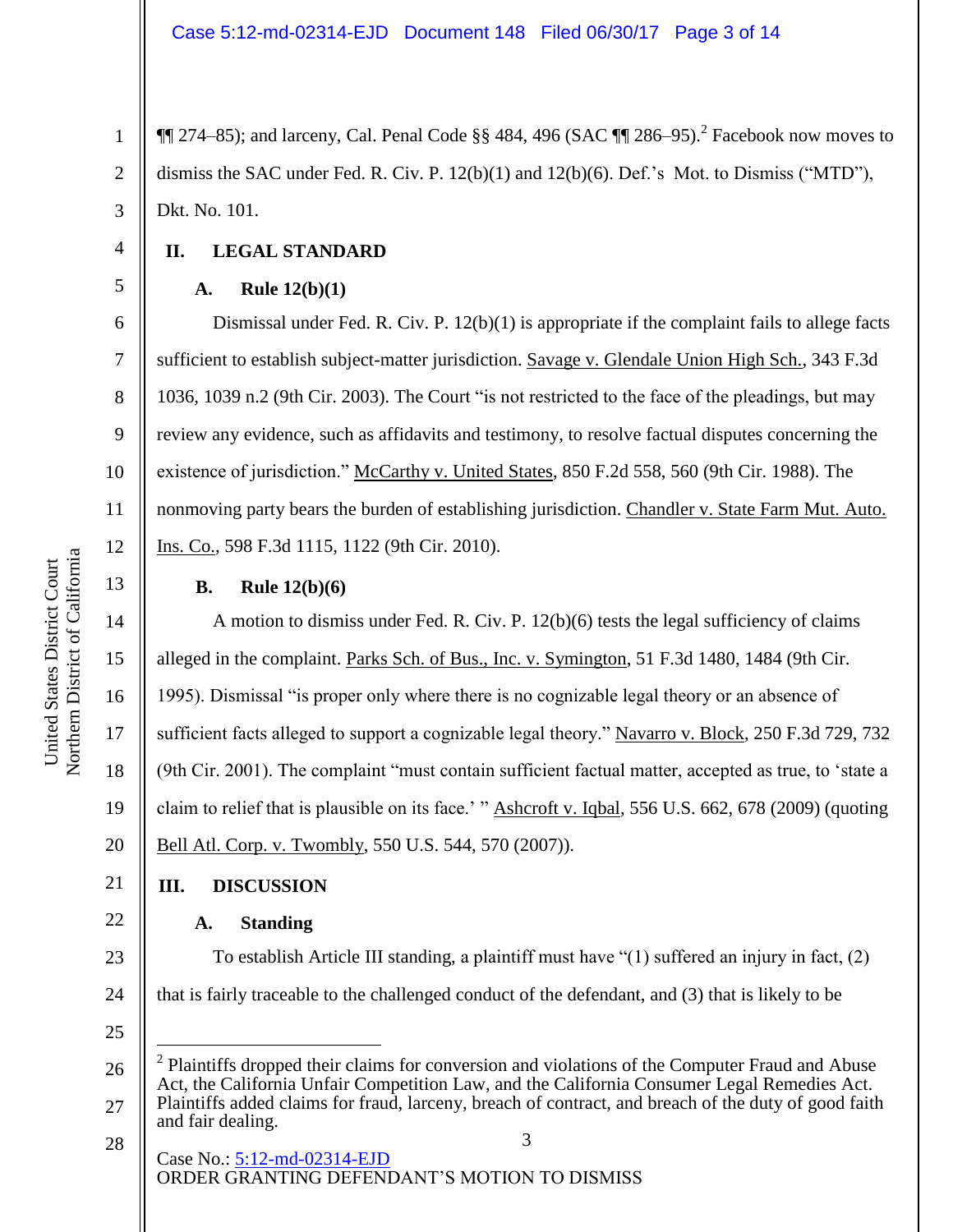redressed by a favorable judicial decision." Spokeo, Inc. v. Robins, 136 S. Ct. 1540, 1547 (2016). The plaintiff bears the burden of proving these elements. Id.

The plaintiff's injury must be "particularized" and "concrete." Id. at 1548. To be particularized, it "must affect the plaintiff in a personal and individual way." Id. To be concrete, it must be real, not abstract. Id. at 1548–49. A concrete injury can be tangible or intangible. Id. A plaintiff cannot "allege a bare procedural violation, divorced from any concrete harm, and satisfy the injury-in-fact requirements of Article III." Id. at 1549. A plaintiff does not "automatically satisf[y] the injury-in-fact requirement whenever a statute grants a person a statutory right and purports to authorize that person to sue to vindicate that right." Id. However, a statutory violation can confer standing when the "alleged intangible harm has a close relationship to a harm that has traditionally been regarded as providing a basis for a lawsuit in English or American courts." Id. "In determining whether an intangible harm constitutes injury in fact, both history and the judgment of Congress play important roles." Id. If a plaintiff lacks Article III standing to pursue a claim, then the claim must be dismissed for lack of subject-matter jurisdiction. Steel Co. v. Citizens for a Better Env't, 523 U.S. 83, 101–02 (1998).

#### **i. Wiretap Act, SCA, and CIPA**

4 17 18 19 20 21 22 23 24 25 26 27 This Court previously found that Plaintiffs had established standing for their Wiretap Act, SCA, and CIPA claims. MTD Order 13–15. Economic injury is not required to establish standing under any of those three statutes. See In re Google Inc. Gmail Litig., No. 13-md-02430-LHK, 2013 WL 5423918, at \*16 (N.D. Cal. Sept. 26, 2013) ("courts in this district have found that allegations of a Wiretap Act violation are sufficient to establish standing"); In re iPhone Application Litig., 844 F. Supp. 2d 1040, 1055 (N.D. Cal. 2012) ("Other courts in this district have recognized that a violation of the Wiretap Act or the Stored Communications Act may serve as a concrete injury for the purposes of Article III injury analysis."); Gaos v. Google, Inc., No. 10 cv-4809-EJD, 2012 WL 1094646, at \*3 (N.D. Cal. Mar. 29, 2012) ("a violation of one's statutory rights under the SCA is a concrete injury"); Cal. Penal Code § 637.2 ("It is not a necessary prerequisite to an action pursuant to this section that the plaintiff has suffered, or be threatened

Case No.: [5:12-md-02314-EJD](https://ecf.cand.uscourts.gov/cgi-bin/DktRpt.pl?251223) ORDER GRANTING DEFENDANT'S MOTION TO DISMISS

1

2

3

4

5

6

7

8

9

10

11

12

13

14

15

16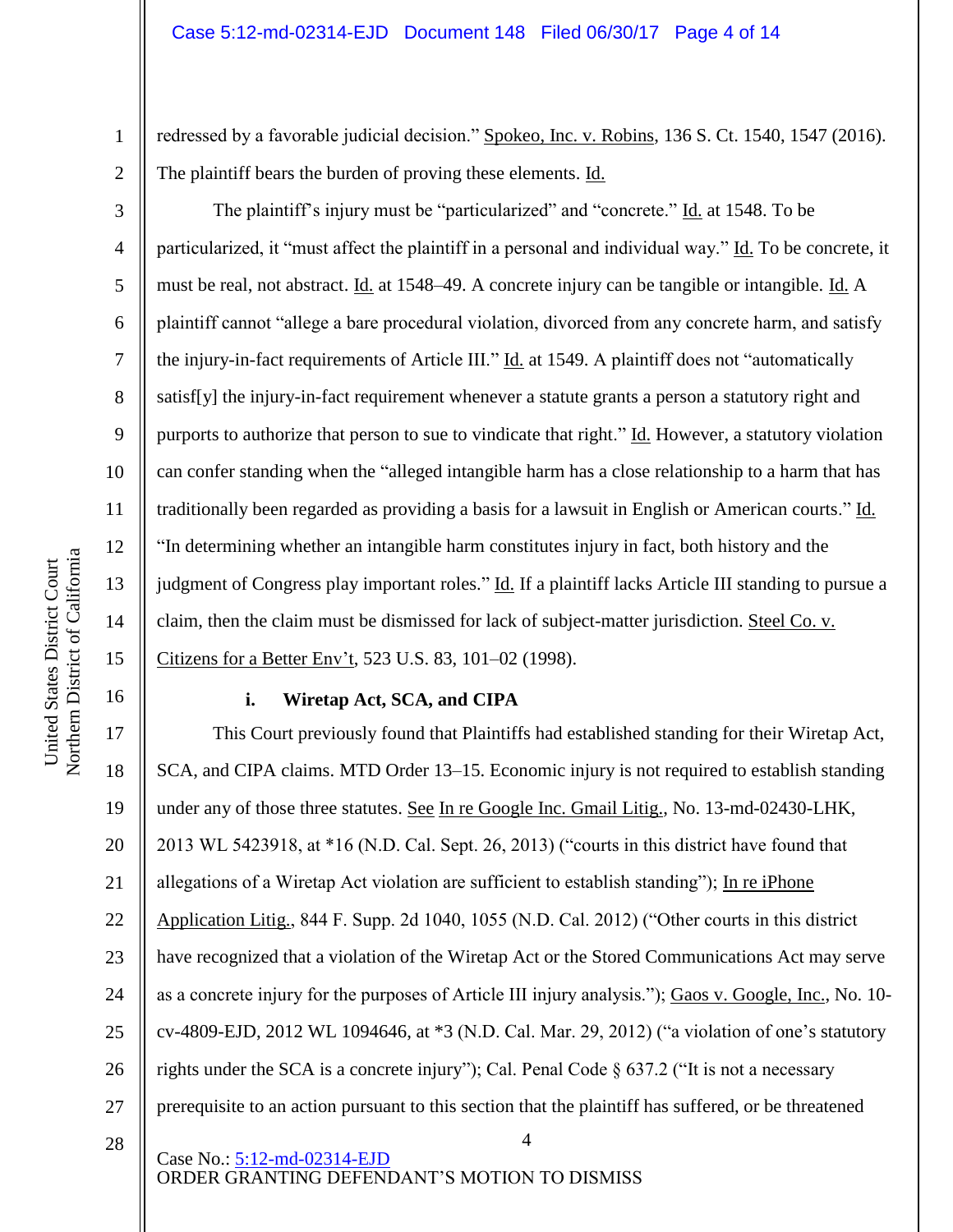with, actual damages."); In re Google Inc. Gmail Litig., 2013 WL 5423918, at \*17 ("the Court finds that CIPA and the Wiretap Act are not distinguishable for the purposes of standing").

Plaintiffs allege that Facebook "intercepts" and "tracks" their internet communications in violation of all three statutes. SAC ¶¶ 179–219. These allegations are sufficient to confer standing for Plaintiffs' Wiretap Act, SCA, and CIPA claims.

6

1

2

3

4

5

7

8

9

10

11

12

13

14

15

16

17

18

19

20

21

28

### **ii. Trespass to Chattels, CDAFA, Fraud, and Larceny**

This Court previously found that Plaintiffs did not establish standing for their claims for trespass to chattels and violations of the CDAFA. MTD Order 8–11. Unlike the statutory claims discussed above, claims for trespass to chattels and CDAFA violations require a showing of economic harm or loss. To prevail on a claim for trespass to chattels based on access to a computer system, a plaintiff must establish that (1) the defendant intentionally and without authorization interfered with the plaintiff's possessory interest in the computer system and (2) the defendant's unauthorized used proximately caused damage to the plaintiff. eBay, Inc. v. Bidder's Edge, Inc., 100 F. Supp. 2d 1058, 1069–70 (N.D. Cal. 2000). The property owner "may recover only the actual damages suffered by reason of the impairment of the property or the loss of its use." Id. at 1070 (quoting Itano v. Colonial Yacht Anchorage, 267 Cal. App. 2d 84, 90 (1968)). Likewise, to prevail on a CDAFA claim, "Plaintiffs must allege they suffered damage or loss by reason of a violation of Section 502(c)." In re Google Android Consumer Privacy Litig., No. 11-MD-02264-JSW, 2013 WL 1283236, at \*5, \*11 (N.D. Cal. Mar. 26, 2013) (finding that the plaintiffs had standing to pursue a CDAFA claim where they alleged that the defendant's conduct drained the batteries of their mobile devices).

22 23 24 25 26 27 In their SAC, Plaintiffs have added claims for fraud (Cal. Civ. Code § 1572), constructive fraud (Cal. Civ. Code § 1573), and larceny (Cal. Penal Code §§ 484, 496). SAC ¶¶ 262–69, 286– 95. As with claims for trespass to chattels and violations of the CDAFA, Plaintiffs' fraud claims require a showing of actual damage. See Rodriguez v. JP Morgan Chase & Co., 809 F. Supp. 2d 1291, 1296 (S.D. Cal. 2011) (noting that a § 1572 claim requires (1) misrepresentation, (2) knowledge of falsity, (3) intent to defraud, (4) reliance, and (5) resulting damage); Dealertrack,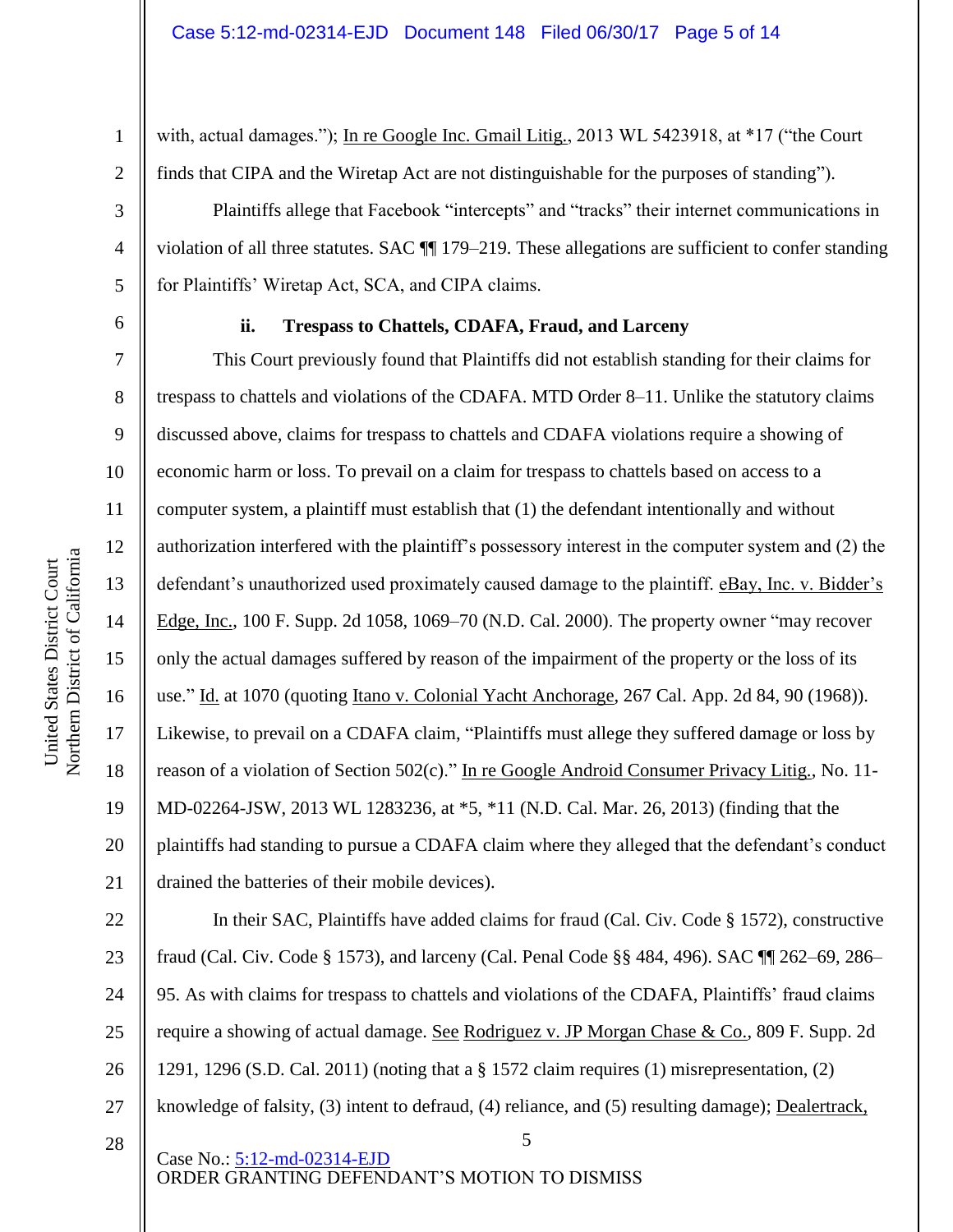Inc. v. Huber, 460 F. Supp. 2d 1177, 1183 (C.D. Cal. 2006) (noting that a § 1573 claim requires (1) a fiduciary or confidential relationship, (2) an act, omission, or concealment involving a breach of that duty, (3) reliance, and (4) resulting damage). And Plaintiffs' larceny claim requires a showing of "an intent to permanently deprive an individual of his property." Castillo-Cruz v. Holder, 581 F.3d 1154, 1160–61 (9th Cir. 2009).

This Court previously found that Plaintiffs have not established a "realistic economic harm or loss that is attributable to Facebook's alleged conduct." MTD Order 10. Although Plaintiffs' personal web browsing information might have "some degree of intrinsic value," this Court held that Plaintiffs failed to show, "for the purposes of Article III standing, that they personally lost the opportunity to sell their information or that the value of their information was somehow diminished after it was collected by Facebook." Id. The SAC contains no new facts that establish economic harm or loss. Nor does the SAC establish that Facebook intended to permanently deprive Plaintiffs of property of any sort. As such, Plaintiffs lack Article III standing to pursue their claims for trespass to chattels, violations of the CDAFA, fraud, and larceny. These claims must be dismissed under Fed. R. Civ. P. 12(b)(1) for lack of subject-matter jurisdiction.

## **iii. Invasion of Privacy and Intrusion upon Seclusion**

17 18 19 20 21 22 23 24 25 26 27 Plaintiffs allege that Facebook committed privacy tort violations by collecting URLs of pages that Plaintiffs visited and by using persistent cookies to associate Plaintiffs' identities with their web browsing histories. SAC ¶¶ 68–78. Unlike the claims discussed in the previous section, a plaintiff need not show actual loss to establish standing for common-law claims of invasion of privacy and intrusion upon seclusion. See, e.g., Van Patten v. Vertical Fitness Grp., LLC, 847 F.3d 1037, 1043 (9th Cir. 2017) (noting that "[a]ctions to remedy defendants' invasions of privacy, intrusion upon seclusion, and nuisance have long been heard by American courts," and finding that the plaintiffs had Article III standing to pursue their privacy claim); In re Google Inc. Cookie Placement Consumer Privacy Litig., 806 F.3d 125, 134 (3d Cir. 2015) (noting that "the Supreme Court itself has permitted a plaintiff to bring suit for violations of federal privacy law absent any indication of pecuniary harm," and finding that the plaintiffs had Article III standing to pursue

6

28

Case No.: [5:12-md-02314-EJD](https://ecf.cand.uscourts.gov/cgi-bin/DktRpt.pl?251223) ORDER GRANTING DEFENDANT'S MOTION TO DISMISS

1

2

3

4

5

6

7

8

9

10

11

12

13

14

15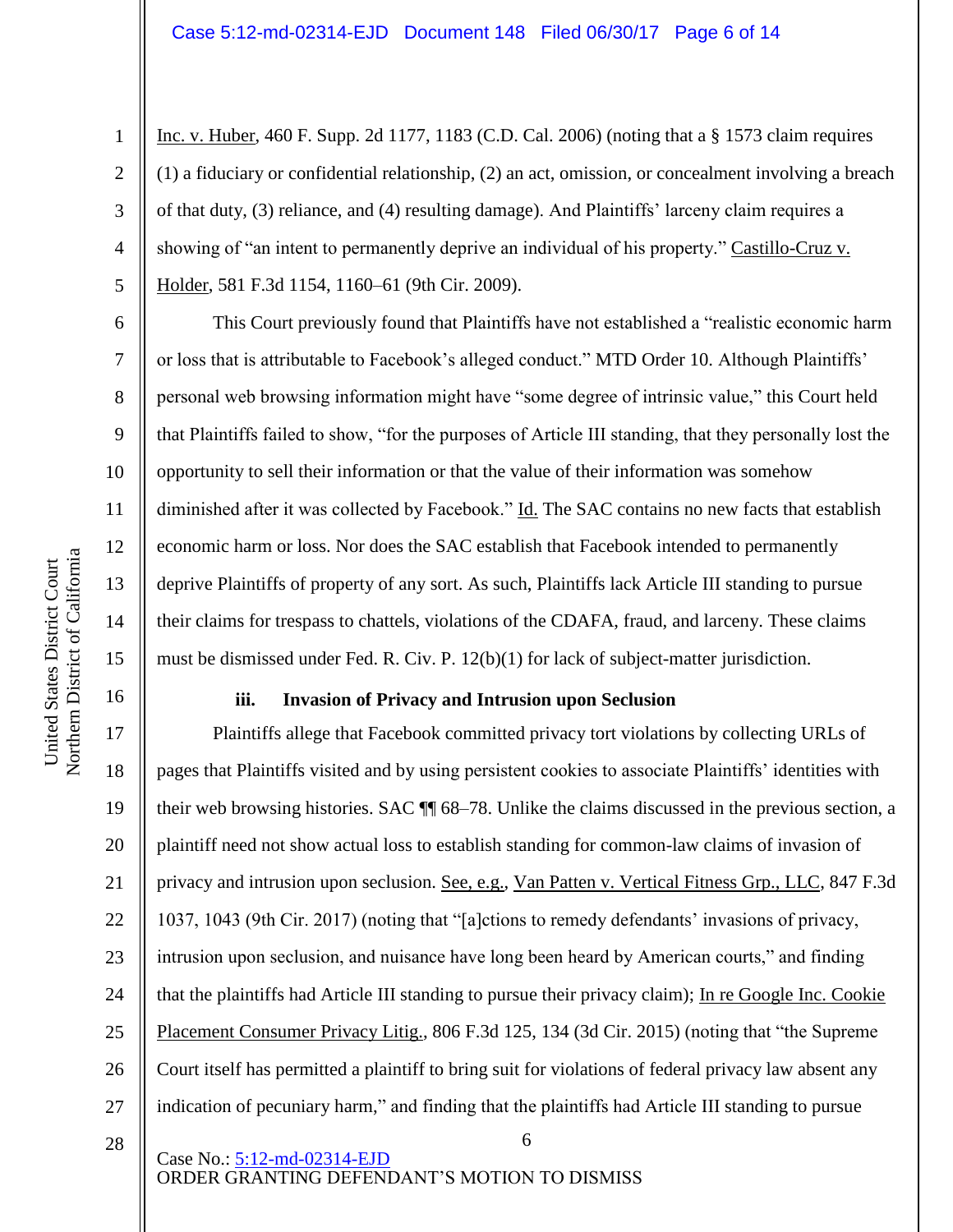privacy tort claims arising from the defendant's web tracking activity). The Court finds that Plaintiffs' alleged privacy violations are sufficient to establish standing for Plaintiffs' privacy tort claims.

**iv. Breach of Contract and Breach of the Duty of Good Faith and Fair Dealing** In the SAC, Plaintiffs add claims for breach of contract and breach of the duty of good faith and fair dealing. Actual damages are not required to establish standing for contractual claims. In re Facebook Privacy Litig., 192 F. Supp. 3d 1053, 1060–62 (N.D. Cal. 2016) (holding that Article III standing exists where a plaintiff seeks to "recover nominal damages for breach of contract even in the absence of actual damages" because the contractual claim alleges "a legal wrong that is fully distinct from the actual damages" (quoting Sweet v. Johnson, 169 Cal. App. 2d 630, 632 (1959)). The Court finds that Plaintiffs have standing to pursue their claims for breach of contract and breach of the duty of good faith and fair dealing.

#### **B. Sufficiency of Allegations**

#### **i. Wiretap Act and CIPA**

A claim under the Wiretap Act requires a showing that the defendant "(1) intentionally (2) intercepted, endeavored to intercept or procured another person to intercept or endeavor to intercept  $(3)$  the contents of  $(4)$  an electronic communication,  $(5)$  using a device." Google Cookie Placement, 806 F.3d at 135 (citing 18 U.S.C. § 2510 et seq.).

19 20 21 22 23 24 25 26 27 Facebook contends that it did not "intercept" Plaintiffs' communications within the meaning of the Wiretap Act. The Court agrees. The Wiretap Act provides that, with some exceptions, "[i]t shall not be unlawful . . . for a person not acting under color of law to intercept a wire, oral, or electronic communication where such person is a party to the communication." 18 U.S.C. § 2511(2)(d) (emphasis added). Plaintiffs argue that Facebook's acquisition of URL data constitutes an "interception" of Plaintiffs' communications with websites they visit. Pls.' Opp'n to Def.'s Mot. to Dismiss 13–14, Dkt. No. 104-3. But Plaintiffs' argument misstates the means by which Facebook receives that data. As Facebook points out, two separate communications occur when someone visits a page where a Facebook "like" button is embedded. MTD 12–13. First, the

7

28

Case No.: [5:12-md-02314-EJD](https://ecf.cand.uscourts.gov/cgi-bin/DktRpt.pl?251223) ORDER GRANTING DEFENDANT'S MOTION TO DISMISS

1

2

3

4

5

6

7

8

9

10

11

12

13

14

15

16

17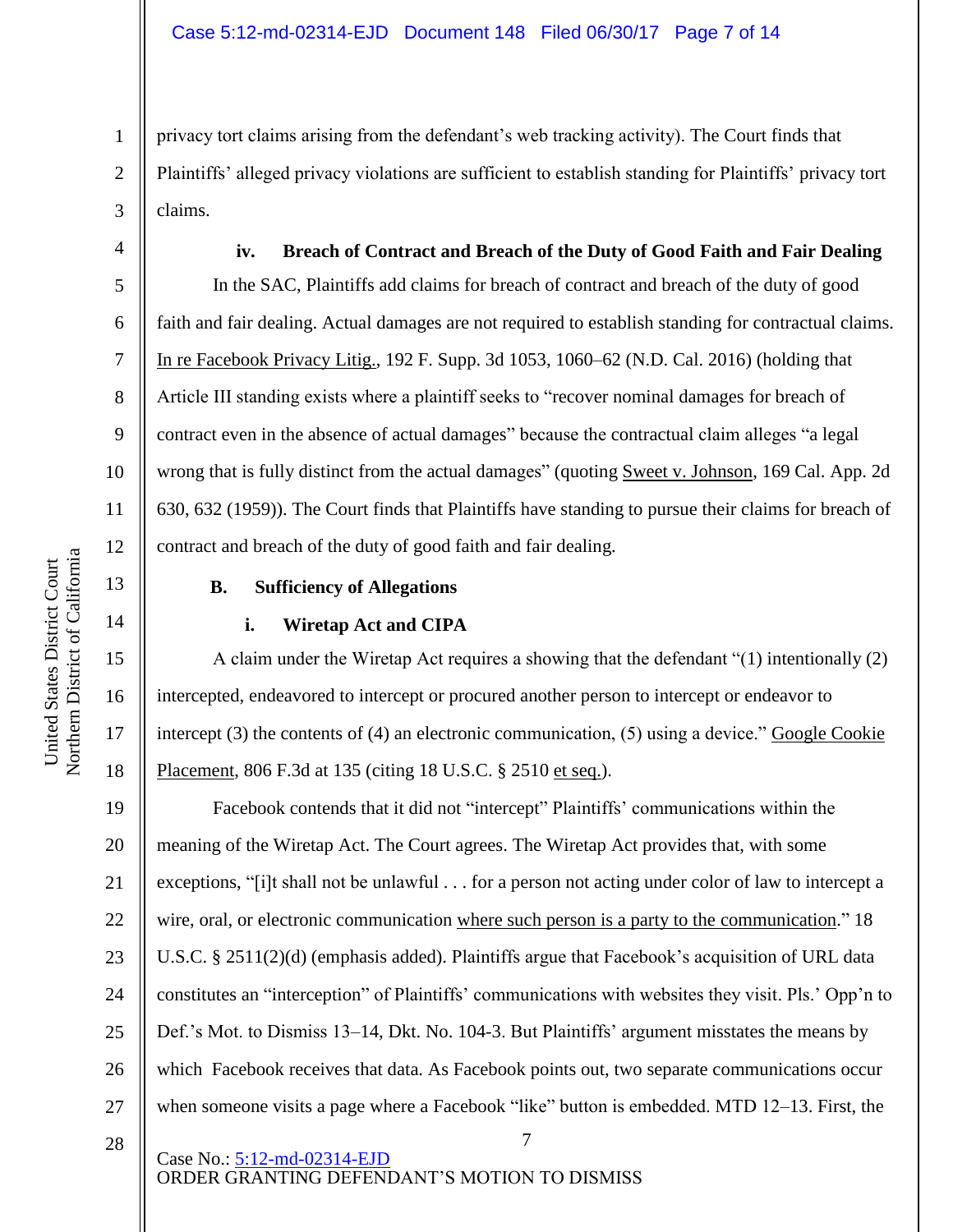#### Case 5:12-md-02314-EJD Document 148 Filed 06/30/17 Page 8 of 14

10 11 12 Northern District of California Northern District of California 13 14

United States District Court

United States District Court

1

2

3

5

8

9

4 6 7 user's browser sends a GET request to the server where the page is hosted. Second, as the page loads, the code snippet for the Facebook button triggers a second, independent GET request to Facebook's servers. That second request contains the URL of the page where the "like" button is embedded, as well as the contents of cookies that Facebook has previously set on that user's computer. The parties to the first transaction are the web user (e.g., one of the Plaintiffs) and the server where the page is located (e.g., the server that handles requests for http://www.cnn.com/). The parties to the second transaction are that same web user and a Facebook server—but not cnn.com. As to the second transaction, Facebook has not "intercepted" the communication within the meaning of the Wiretap Act because it is "a party to the communication" under 18 U.S.C. §  $2511(2)(d)$ . Facebook is not a party to the first communication (between the user and cnn.com), and it does not intercept any data that those parties exchange. The fact that a user's web browser automatically sends the same information to both parties does not establish that one party intercepted the user's communication with the other. As such, the Court finds that Plaintiffs have failed to state a claim under the Wiretap Act.

15 16 17 18 19 20 21 22 23 Plaintiffs' CIPA claims (under Cal. Crim. Code §§ 631 and 632) fail for the same reason. See Google Cookie Placement, 806 F.3d at 152 (finding that eavesdropping claims under the CIPA were properly dismissed for the same reason that those claims were dismissed under the Wiretap Act). § 631 "broadly proscribes third party access to ongoing communications." Powell v. Union Pac. R. Co., 864 F. Supp. 2d 949, 955 (E.D. Cal. 2012) (emphasis added). "California courts interpret 'eavesdrop,' as used in § 632, to refer to a third party secretly listening to a conversation between two other parties." Thomasson v. GC Servs. Ltd. P'ship, 321 F. App'x 557, 559 (9th Cir. 2008) (emphasis added). Because Facebook did not intercept or eavesdrop on communications to which it was not a party, Plaintiffs' CIPA claims must be dismissed.

**ii. SCA**

25 26 27 To state a claim under the SCA, a plaintiff must show that the defendant "(1) intentionally accesses without authorization a facility through which an electronic communication service is provided; or (2) intentionally exceeds an authorization to access that facility." 18 U.S.C.

8

28

24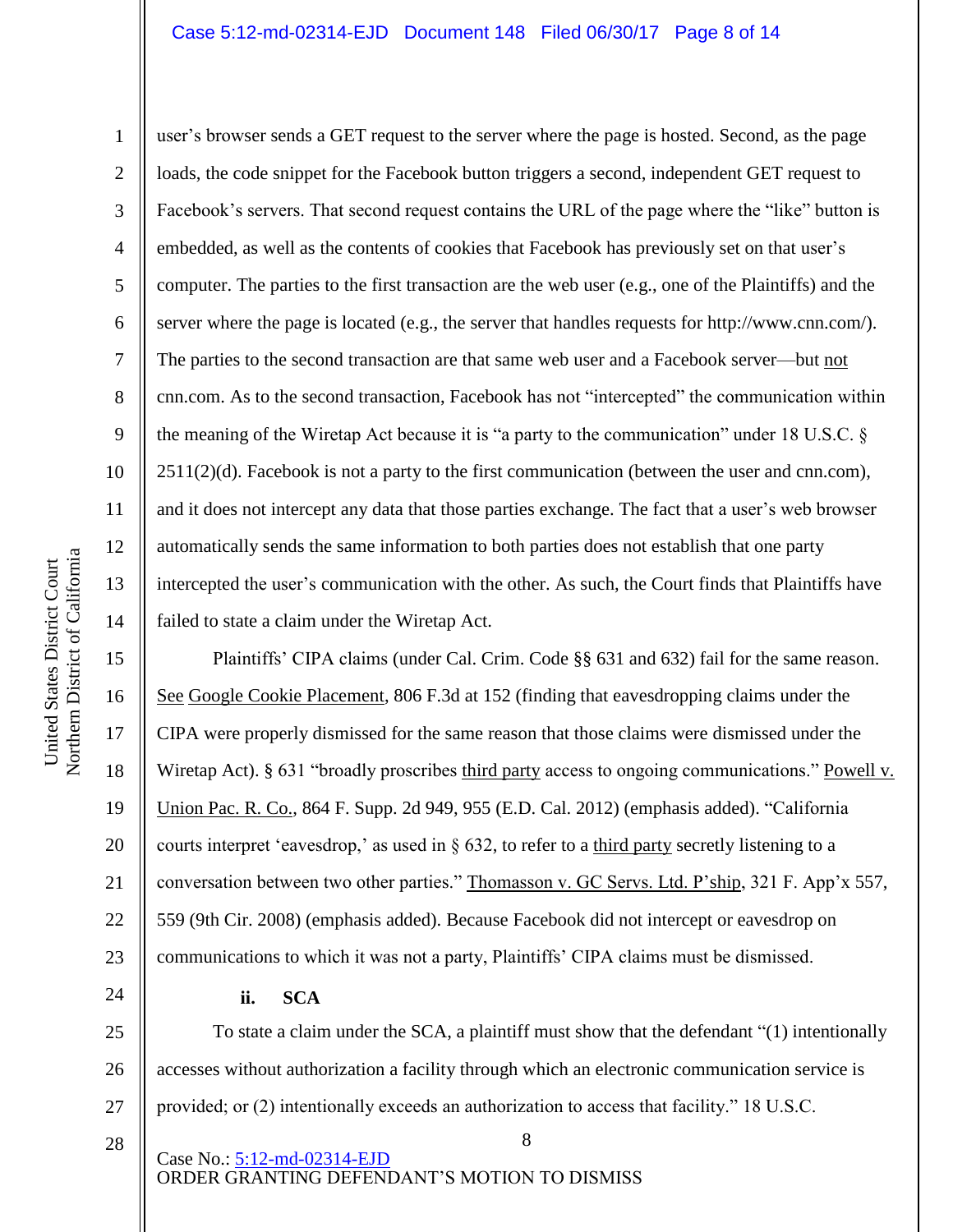§ 2701(a). The SCA defines "electronic storage" as "(A) any temporary, intermediate storage of a wire or electronic communication incidental to the electronic transmission thereof; and (B) any storage of such communication by an electronic communication service for the purpose of backup protection of such communication." 18 U.S.C. § 2510(17)(A), (B).

In their initial complaint, Plaintiffs argued that Facebook's persistent cookies were in "electronic storage" because they permanently resided in Plaintiffs' web browsers. MTD Order 16–17. This Court rejected Plaintiffs' argument because Facebook's cookies were not in "temporary, intermediate storage." MTD Order 16–17.

In their SAC, Plaintiffs now allege that URLs are in "electronic storage" because they reside "in the toolbar" and "in [the] browsing history" of Plaintiffs' web browsers. SAC ¶¶ 206– 07. Plaintiffs' new allegations fare no better. The SCA "is specifically targeted at communications temporarily stored by electronic services incident to their transmission." In re DoubleClick Inc. Privacy Litig., 154 F. Supp. 2d 497, 511–12 (S.D.N.Y. 2001) (emphasis added). The SCA "only protects electronic communications stored 'for a limited time' in the 'middle' of a transmission, i.e. when an electronic communication service temporarily stores a communication while waiting to deliver it." Id. at 512; see also Google Cookie Placement, 806 F.3d at 146 (finding that storage in a web browser on a personal computer is not "[t]emporary storage incidental to transmission" within the meaning of the SCA). URLs stored in a web browser's toolbar or browsing history are not stored "in the middle of a transmission." Rather, they are stored locally on the user's personal computer for the user's convenience. For instance, a user might look through her browsing history to find a website she visited in the past. Similarly, the "toolbar" (or address bar) displays the URL of the page that the user is currently viewing, but the URL is stored independently of the transmission between a user's browser and a remote web server. Plaintiffs' claim fails because the SCA applies to information that is temporarily stored "incident to [the] transmission" of a communication; it does not apply to information in local storage on a user's computer.

26 27 Plaintiffs' claim also fail because personal computers are not "facilities" under the SCA. See id. ("an individual's personal computing device is not a 'facility' through which an electronic

9

28

Case No.: [5:12-md-02314-EJD](https://ecf.cand.uscourts.gov/cgi-bin/DktRpt.pl?251223) ORDER GRANTING DEFENDANT'S MOTION TO DISMISS

Northern District of California Northern District of California United States District Court United States District Court

1

2

3

4

5

6

7

8

9

10

11

12

13

14

15

16

17

18

19

20

21

22

23

24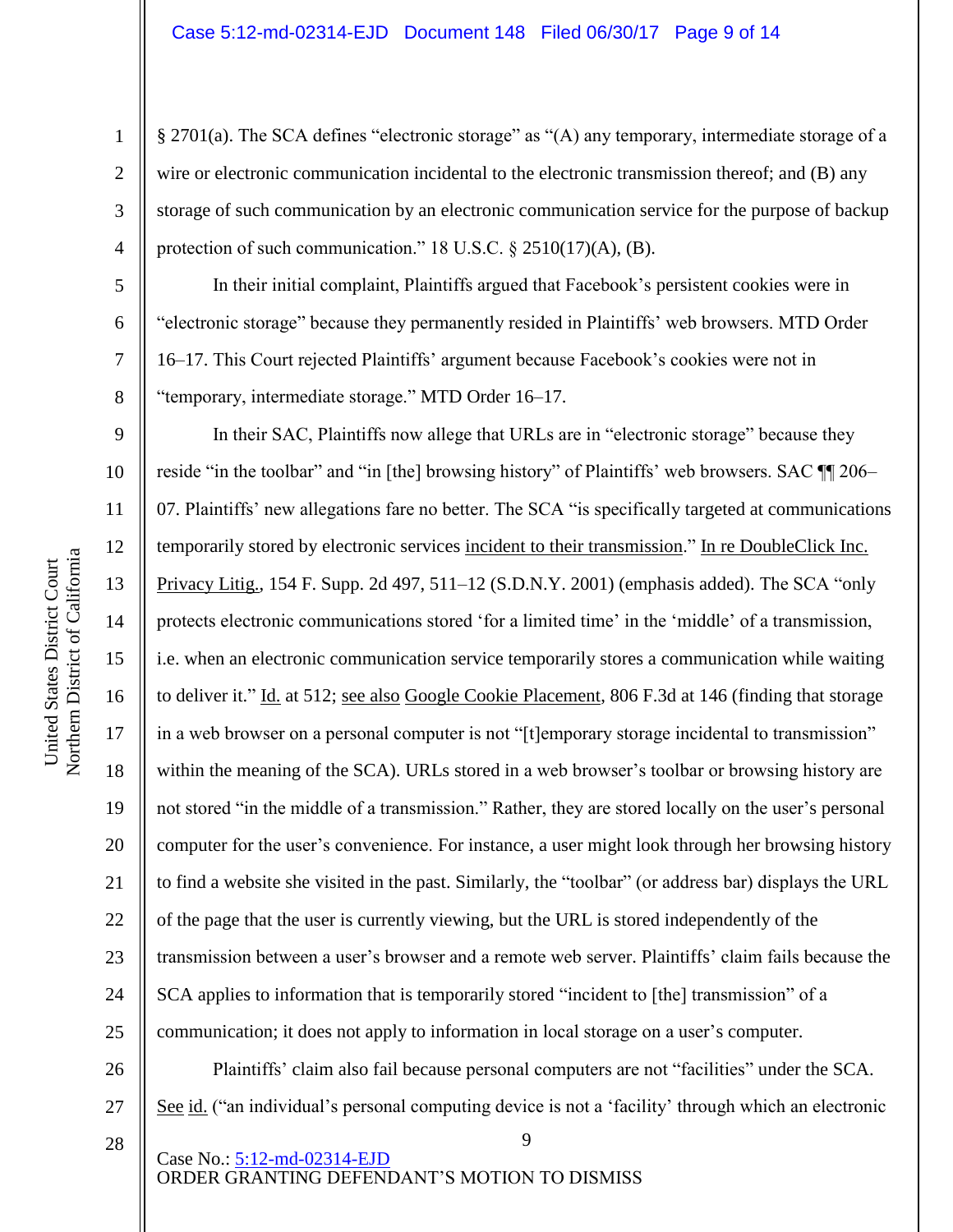communications service is provided . . . . a home computer of an end user is not protected by the [SCA]" (quoting Garcia v. City of Laredo, Tex., 702 F.3d 788, 793 (5th Cir. 2012))). Moreover, Plaintiffs' computers are not "electronic communication service" providers. See, e.g., In re Zynga, 750 F.3d at 1104 (holding that the SCA "covers access to electronic information stored in third party computers") (emphasis added); In re DoubleClick, 154 F. Supp. 2d at 511 ("Clearly, the cookies' residence on plaintiffs' computers does not fall into § 2510(17)(B) because plaintiffs are not 'electronic communication service' providers.").

Plaintiffs' SCA claim must be dismissed.

### **iii. Invasion of Privacy and Intrusion upon Seclusion**

16 20 To state a claim for intrusion upon seclusion, a plaintiff must show (1) that the defendant intentionally intruded into a place, conversation, or matter as to which the plaintiff had a reasonable expectation of privacy and (2) that the intrusion was "highly offensive" to a reasonable person. Hernandez v. Hillsdale, 47 Cal. 4th 272, 285 (2009). To state a claim for invasion of privacy under the California Constitution, a plaintiff must establish (1) a specific, legally protected privacy interest, (2) a reasonable expectation of privacy, and (3) a "sufficiently serious" intrusion by the defendant. In re Vizio, Inc., Consumer Privacy Litig., No. 8:16-ml-02693-JLS-KES, 2017 WL 1836366, at \*17 (C.D. Cal. Mar. 2, 2017) (quoting Hill v. Nat'l Collegiate Athletic Ass'n, 7 Cal. 4th 1, 26 (1994)). When both claims are present, courts conduct a combined inquiry that considers "(1) the nature of any intrusion upon reasonable expectations of privacy, and (2) the offensiveness or seriousness of the intrusion, including any justification and other relevant interests." Hernandez, 47 Cal. 4th at 287.

Here, Plaintiffs have not established that they have a reasonable expectation of privacy in the URLs of the pages they visit. Plaintiffs could have taken steps to keep their browsing histories private. For instance, as Facebook explained in its privacy policy, "[y]ou can remove or block cookies using the settings in your browser." MTD 6. Similarly, users can "take simple steps to block data transmissions from their browsers to third parties," such as "using their browsers in 'incognito' mode" or "install[ing] plugin browser enhancements." In re Hulu Privacy Litig., No. C

10

28

Case No.: [5:12-md-02314-EJD](https://ecf.cand.uscourts.gov/cgi-bin/DktRpt.pl?251223) ORDER GRANTING DEFENDANT'S MOTION TO DISMISS

1

2

3

4

5

6

7

8

9

10

11

12

13

14

15

17

18

19

21

22

23

24

25

26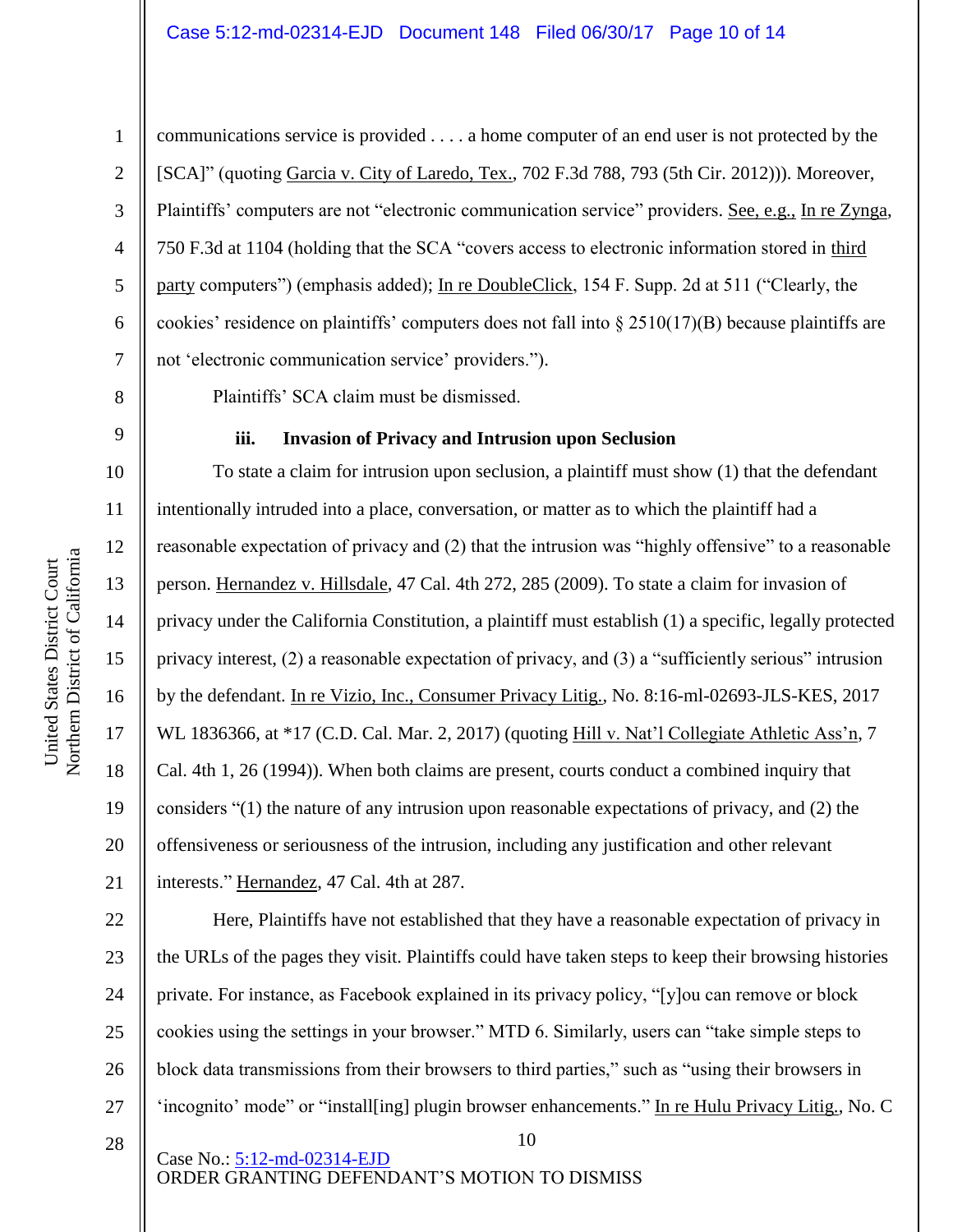11-03764 LB, 2014 WL 2758598, at \*8 (N.D. Cal. June 17, 2014). Facebook's intrusion could have been easily blocked, but Plaintiffs chose not to do so. In addition, websites routinely embed content from third-party servers in the form of videos, images, and other media, as well as through their use of analytics tools, advertising networks, code libraries and other utilities. Each tool transmits to third parties the same data that Plaintiffs claim is highly sensitive. Since these requests are part of routine internet functionality and can be easily blocked, the Court finds that they are not a "highly offensive" invasion of Plaintiffs' privacy interests. See Low v. LinkedIn Corp., 900 F. Supp. 2d 1010, 2015 (N.D. Cal. 2012) (finding that LinkedIn did not commit a "highly offensive" invasion of users' privacy by disclosing users' browsing histories to third parties); In re Google, Inc. Privacy Policy Litig., 58 F. Supp. 3d 968, 988 (N.D. Cal. 2014) (finding that Google's collection and disclosure of users' data, including their browsing histories, "do not plausibly rise to the level of intrusion necessary to establish an intrusion claim"); In re Nickelodeon Consumer Privacy Litig., No. 12-07829, 2014 WL 3012873, at \*19 (D.N.J. July 2, 2014) (dismissing plaintiffs' invasion-of-privacy claim because plaintiffs failed to show that defendants' "collection and monetization of online information," including users' browsing histories, "would be offensive to the reasonable person, let alone exceedingly so").

17 18 19 20 21 22 23 24 25 26 27 Plaintiffs raise specific allegations with respect to a subclass of people who used the Internet Explorer web browser (the "IE Subclass"). Under a protocol called the Platform for Privacy Preferences Project (or "P3P"), a website can publish a policy containing a machinereadable version of the website's privacy policy. SAC ¶¶ 86–88. Plaintiffs allege that, by default, Internet Explorer blocked cookies from websites that did not publish P3P policies, or from sites with policies that conflict with a user's browser privacy settings. Id. ¶ 91. However, Internet Explorer allowed cookies from websites that published policies that did not conform to the syntax of the P3P protocol. Id. ¶ 94. During the class period, Plaintiffs allege that Facebook's P3P policy contained "the tokens DSP and LAW, indicating that the Facebook privacy policy references a law that may determine remedies for breaches of their privacy policy and that there are ways to resolve privacy-related disputes." Id. 195. Plaintiffs allege that this policy did not accurately reflect

11

28

Case No.: [5:12-md-02314-EJD](https://ecf.cand.uscourts.gov/cgi-bin/DktRpt.pl?251223) ORDER GRANTING DEFENDANT'S MOTION TO DISMISS

1

2

3

4

5

6

7

8

9

10

11

12

13

14

15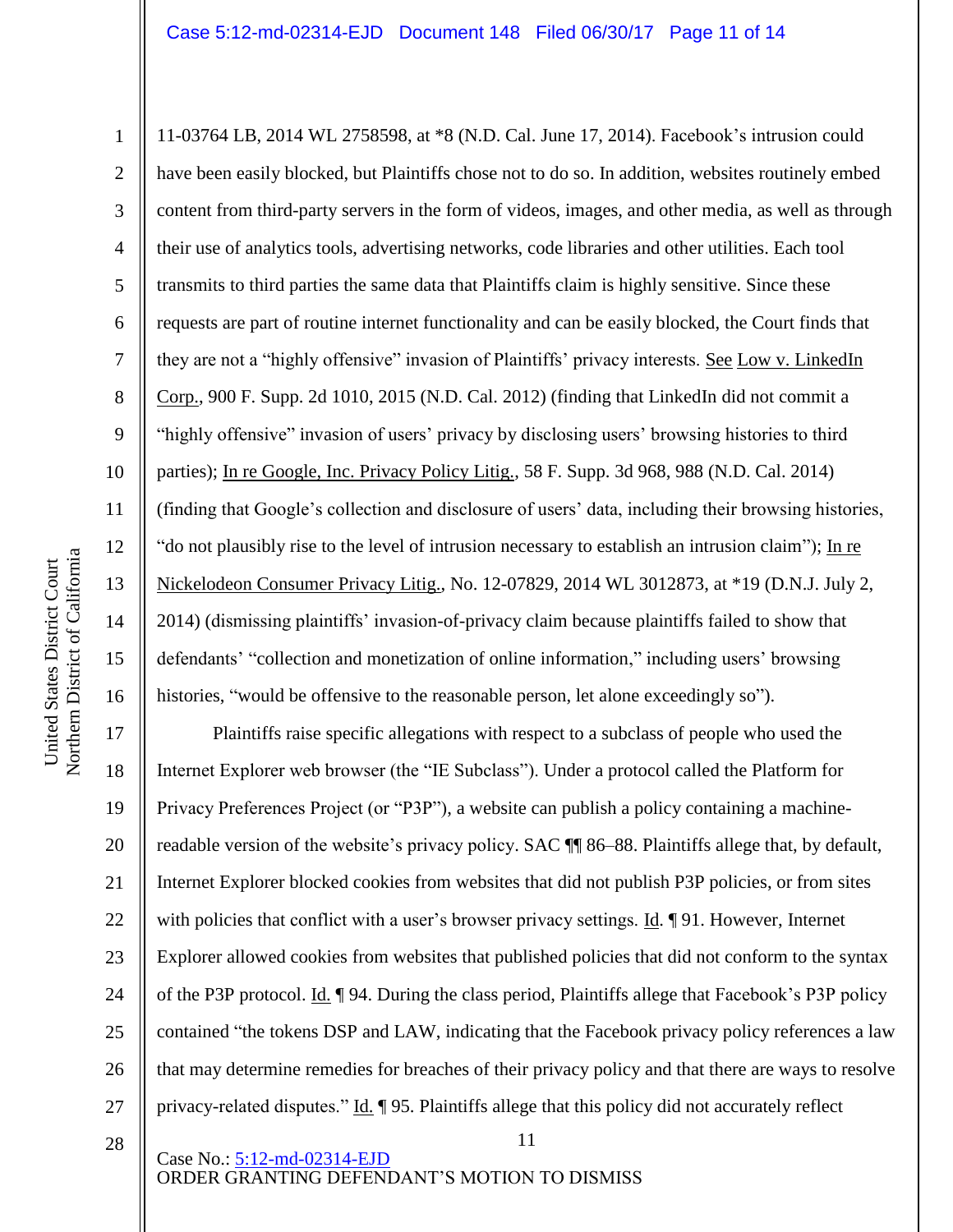Facebook's cookie policies. Facebook later changed its P3P policy to a string that stated: "Facebook does not have a P3P policy. Learn why here: http://fb.me/p3p." Id.  $\P$ [97–100. This second policy does not conform to the P3P syntax. As a result, Internet Explorer allowed Facebook to set cookies on users' computers.

Plaintiffs allege that Facebook adopted an "affirmatively false" P3P policy in order to trick Internet Explorer into allowing Facebook's cookies to be stored on users' browsers. Id.  $\P$  93–98. Facebook responds that it "did not circumvent technical barriers," and in any event, Plaintiffs have not alleged that any Plaintiff actually used the versions of Internet Explorer that implemented P3P. MTD 27 n.15.

10 11 12 13 14 15 16 17 18 19 20 21 22 23 24 25 26 27 Plaintiffs' argument would compel Facebook to adopt the P3P protocol and publish a policy with specific contents. But adoption of P3P is voluntary: Facebook can choose to publish a machine-readable version of its privacy policy, but it has no legal duty to do so. Similarly, browser manufacturers can choose to support the P3P protocol, but they have no power to require websites to publish P3P policies, or to dictate the contents of those policies. In this respect, the facts are different from the scenario underlying the Third Circuit's decision in Google Cookie Placement. There, the Plaintiffs alleged that Google deliberately circumvented cookie-blocking settings in users' browsers, while claiming that it respected users' decisions to "[set] your browser to refuse all cookies." 806 F.3d at 150. "Characterized by deceit and disregard," the court held, "the alleged conduct raises different issues than tracking or disclosure alone." Id. On that basis, the court found that the plaintiffs had stated claims for intrusion upon seclusion and invasion of privacy under the California Constitution. Id. at 151. The claims here are different. Unlike the allegations in Google Cookie Placement, Facebook never promised to adopt the P3P protocol. Rather, Facebook publicly stated that it "does not have a P3P policy." SAC  $\parallel$  100; <u>see also id.</u>  $\parallel$  99 (quoting a public statement in which Facebook indicated that it chose not to adopt P3P because the protocol does not "allow a rich enough description to accurately represent our privacy policy"). Because Facebook had no obligation to adopt P3P, the Court finds that Plaintiffs have not stated claims for privacy tort violations as to the IE subclass.

28

12 Case No.: [5:12-md-02314-EJD](https://ecf.cand.uscourts.gov/cgi-bin/DktRpt.pl?251223) ORDER GRANTING DEFENDANT'S MOTION TO DISMISS

Northern District of California Northern District of California United States District Court United States District Court

1

2

3

4

5

6

7

8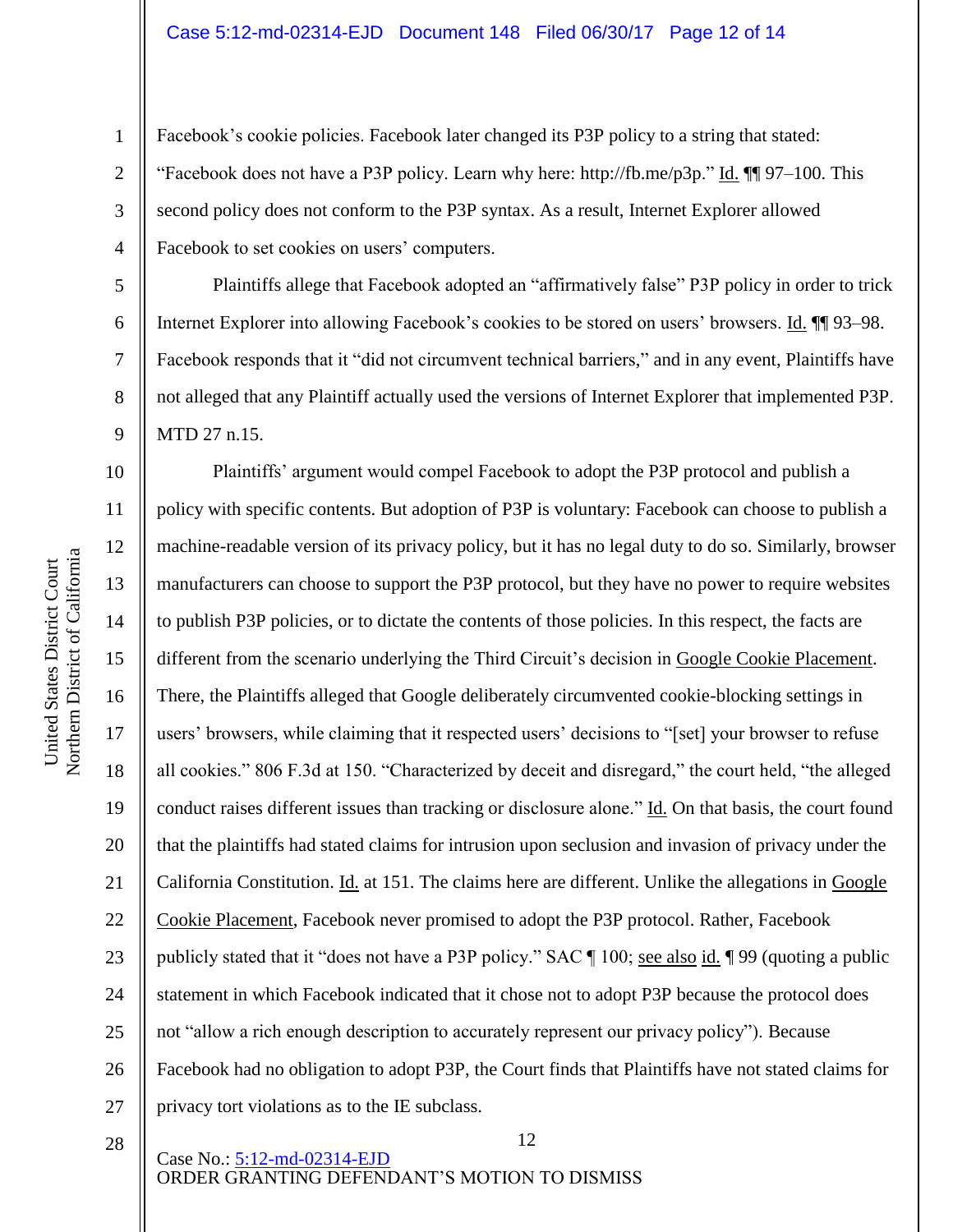7

8

9

10

11

12

13

14

15

16

17

28

1

#### **iv. Breach of Contract and Breach of the Duty of Good Faith and Fair Dealing**

Plaintiffs allege that Facebook "breached its contract with Plaintiffs and each of the Class members by tracking and intercepting" their communications with third-party websites. SAC ¶ 250. The relevant contract during the class period was Facebook's "Statement of Rights and Responsibilities" ("SRR"). Id. 17. Plaintiffs allege that Facebook's privacy policy was incorporated by reference into the SRR, and that some of Facebook's "help pages" were also incorporated by reference. Id. ¶ 20, 23. According to Plaintiffs, "[o]ne help page entry provided more detail related to Facebook's use of cookies," and Facebook "represented in the social plug-in discussion that 'when you log out of Facebook, we remove the cookies that identify your particular account.' " Id. ¶ 23.

Other than general references to "help pages" and a "social plug-in discussion," Plaintiffs fail to explain where or when these statements appeared. Plaintiffs also fail to explain how these statements were incorporated into the binding SRR, other than by reference in the complaint to a "layered approach" through which Facebook made its policies easier to understand by "summarizing our practices on the front page and then allowing people to click through the Policy for more details." Id. ¶ 22. Plaintiffs do not, for instance, identify a trail of links leading from the SRR to the statements it identifies.

18 19 20 21 22 23 24 "In an action for breach of a written contract, a plaintiff must allege the specific provisions in the contract creating the obligation the defendant is said to have breached." Woods v. Google Inc., No. 05:11-cv-1263-JF, 2011 WL 3501403, at \*3 (N.D. Cal. Aug. 10, 2011). Statements "spread across a variety of pages in a variety of formats make it difficult to identify the terms of any actual and unambiguous contractual obligations." Id. at \*4. Because Plaintiffs have not identified the specific contractual provisions they allege were breached, Plaintiffs' breach-ofcontract claim will be dismissed with leave to amend.

25 26 27 Plaintiffs' claim for breach of the duty of good faith and fair dealing also fails. "[T]he implied covenant of good faith and fair dealing 'cannot impose substantive duties or limits on the contracting parties beyond those incorporated in the specific terms of their agreement.' "